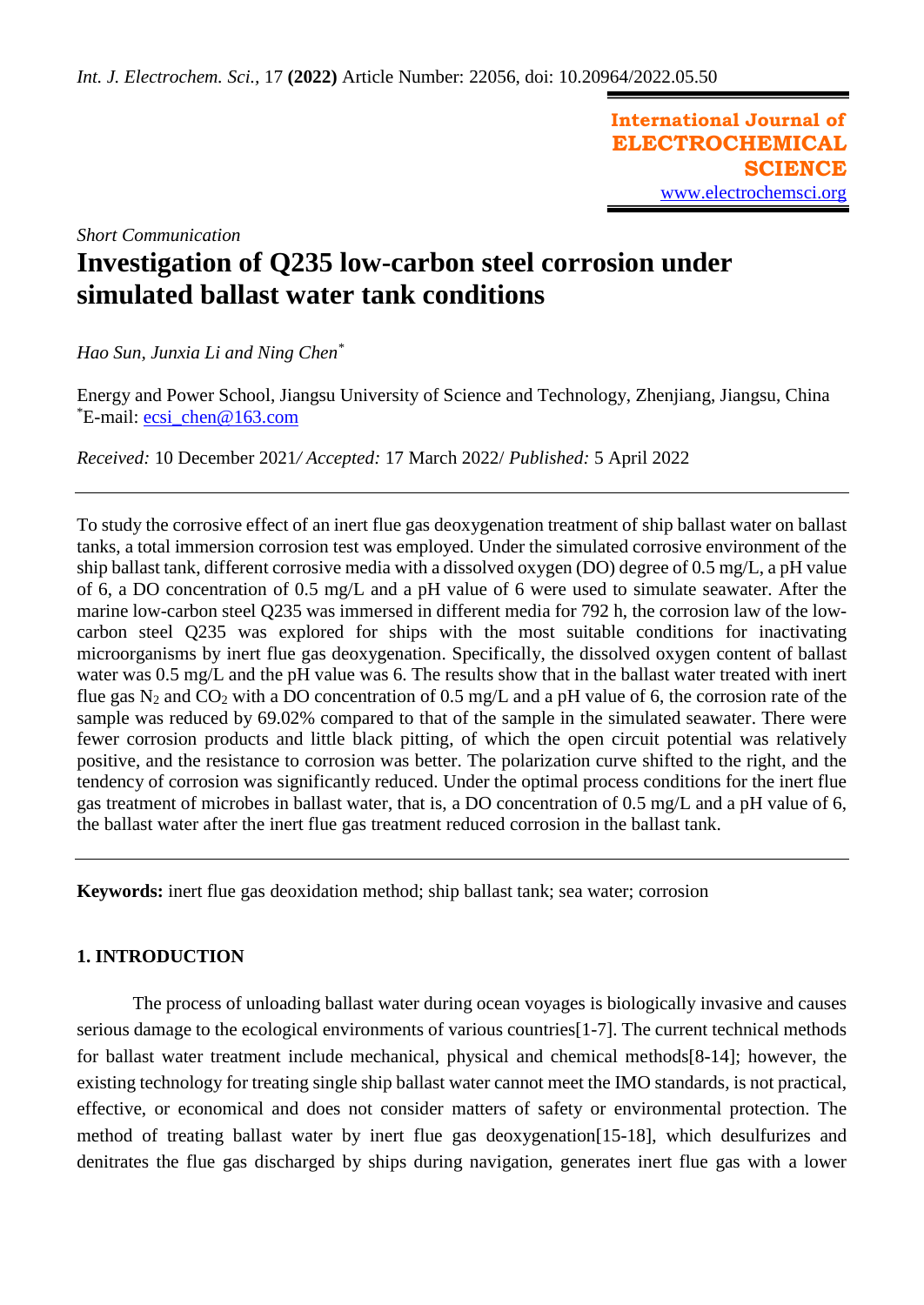oxygen content (including  $N_2$ ,  $CO_2$ , and a small amount of  $O_2$  and other gases). Then, the inert flue gas is applied to the ballast water of a ship, and this addition can reduce the DO concentration and pH value of the ballast water and destroy the microorganisms in the ballast water[19-21]. The method improves the energy utilization rate, is environmentally friendly and saves energy. However, the decrease in the dissolved oxygen and the pH value of the ballast water changes the corrosion system of the ballast tank. There are few studies on the treatment of ballast water with inert flue gas deoxygenation and the effect on the metal corrosion of ship ballast tanks. A total immersion corrosion test, which occurred in a simulated ship ballast tank corrosion environment, was performed in this paper, and the conditions that were most suitable for destroying microorganisms with inert flue gas were examined. Furthermore, the corrosion mass loss method, morphology observation method, and electrochemical measurement technology were utilized to analyse the corrosion law of marine low carbon steel Q235 after it was immersed in different corrosive media with a DO concentration of 0.5 mg/L, a pH value of 6, simulated seawater, a DO concentration of 0.5 mg/L and a pH value of 6 for 792 h.

#### **2. EXPERIMENT**

#### *2.1 Experimental materials*

#### *2.1.1 Simulated seawater*

The simulated seawater in this experiment was configured according to the Mocledon artificial seawater formula. The temperature ranged from 18 ℃ to 25 °C, and the salinity ranged from 25.5 to 35.5. The contents of each component are shown in Table 1.

| Molecular Formula                   | Content $(g/L)$ |
|-------------------------------------|-----------------|
| <b>NaCl</b>                         | 26.726          |
| MgCl <sub>2</sub> 6H <sub>2</sub> O | 2.260           |
| $MgSO_47H_2O$                       | 3.248           |
| CaCl <sub>2</sub>                   | 1.153           |
| NaHCO <sub>3</sub>                  | 0.198           |
| KCl                                 | 0.721           |
| <b>NaBr</b>                         | 0.058           |
| $H_3BO_3$                           | 0.058           |
| Na <sub>2</sub> SiO <sub>3</sub>    | 0.0024          |
| $Na2Si4O9$                          | 0.0015          |
| <b>H3PO4</b>                        | 0.002           |
| $Al_2Cl_6$                          | 0.013           |
| NH <sub>3</sub>                     | 0.002           |
| LiNO <sub>3</sub>                   | 0.0013          |

**Table 1.** Artificial seawater formula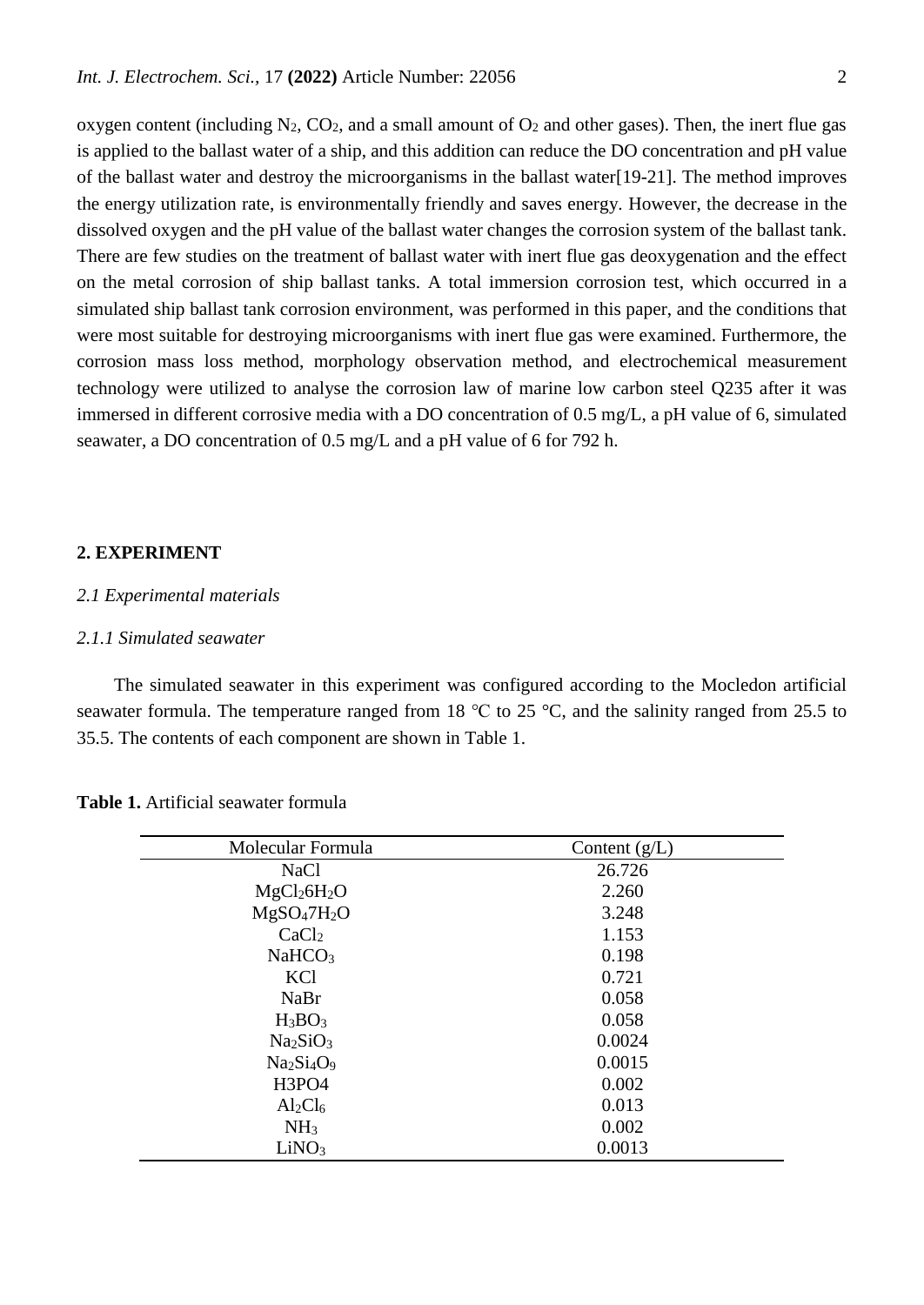#### *2.1.2 Corrosion test specimen*

The corrosion test specimen was marine low-carbon steel Q235. The specimen size was divided into the following types: 10 mm×10 mm×3 mm and  $50\times25$  mm×3 mm. The former was used to analyse morphology and perform electrochemical research, and the latter was used for mass loss analysis. Table 2 illustrates the chemical composition of the specimens.

#### **Table 2.** Chemical composition of specimens

| hemical:    |      | ມ    | Vln  |     |      |
|-------------|------|------|------|-----|------|
| composition | ∪.∠∠ | 0.30 | v.v. | 945 | .045 |

#### *2.2 Experimental system*

The experimental system for treating ballast water by the inert flue gas deoxygenation method is shown in Figure 1. The test device includes a flue gas simulation system, a filtration system, a gas–liquid mixing system, and a simulated ballast tank system. The flue gas is simulated by pure  $CO<sub>2</sub>$  and N<sub>2</sub>, and the gas flow is adjusted by the Qixing mass flow controller. During the test, the simulated seawater volume was 100 L, and the simulated delivery pump used a centrifugal pump with a rated flow of 1.5 m3/h. The simulated flue gas and simulated ballast water are mixed through the venturi tube to form a high-pressure water flow[22-23]. The inert flue gas forms a cavity in the water flow, and then the cavity absorbs dissolved oxygen in the ballast water. Next, the cavity rises and its buoyancy causes the water surface to overflow, so the dissolved oxygen in the ballast water is changed. The function of the simulated ballast tank breathing valve is to maintain a slight positive pressure in the ballast tank. According to the law of partial pressure and the law of total pressure, since the partial pressure of  $N_2$  and CO<sup>2</sup> in the simulated flue gas is greater than the pressure of the dissolved oxygen in the simulated ballast water, the dissolved oxygen in the simulated ballast water overflows.



Figure 1. Schematic diagram of the experimental system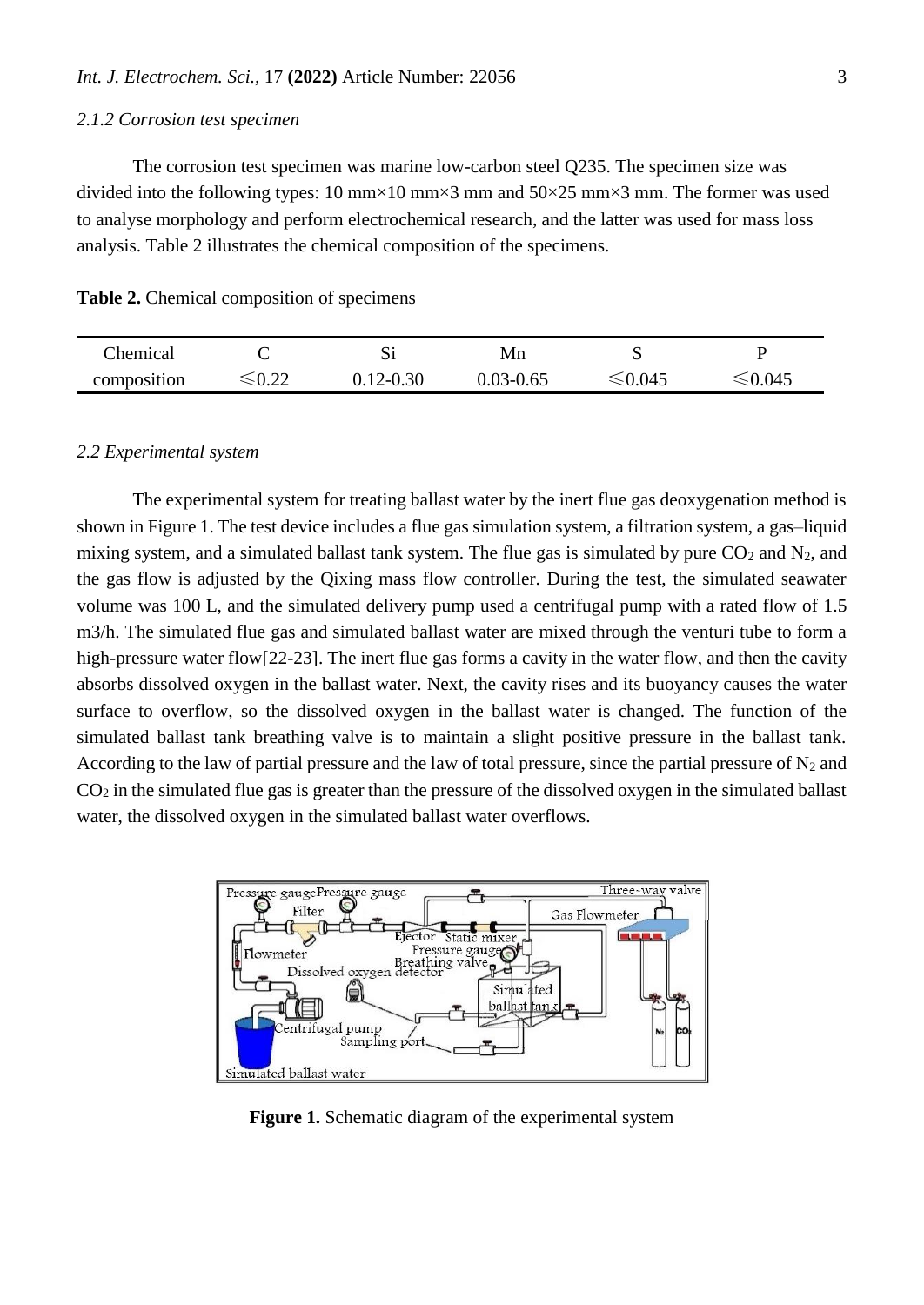## *2.3 Experimental device*

#### *2.3.1 Flue gas simulation device*

In the experiment, the parameters of each gas in the simulated flue gas were as follows: high purity nitrogen, N<sub>2</sub>≥99.999%; filling pressure, 12.5±0.5 MPa (20°C); carbon dioxide, CO<sub>2</sub>≥99.9%; and filling pressure,  $12.5 \pm 0.5$  MPa (20°C). In the experiment, to better simulate the properties of inert flue gas, in the mixture of nitrogen and carbon dioxide, the volume flow ratio of nitrogen and carbon dioxide was set to 7:1.

#### *2.3.2 Filter system*

In this experiment, the Y-type filter was used to remove impurities contained in the working fluid.

#### *2.3.3 Mixing gas-liquid device*

Mixing gas-liquid device consists of an ejector and a static mixer.

#### *2.4 Experimental method*

The test adopts the full immersion corrosion test by referring to the mechanical standard JBT7901-2001 "Metal Material Laboratory Uniform Corrosion Test Method".

The corrosion test was carried out under the most favourable conditions for inactivating microorganisms in inert flue gas (a DO concentration of 0.5 mg/L and a pH value of 6). The volume flow ratio of nitrogen and carbon dioxide was adjusted through a gas flow metre, which can change the corrosive medium of the ballast tank. Thus, the ballast tank environment contained corrosive media at a DO concentration of 0.5 mg/L with a pH value of 6 and a DO concentration of 0.5 mg/L with a pH value of 6. The corrosion data of low-carbon steel Q235 for ships after immersion in four different corrosive media with a DO concentration of 0.5 mg/L, a pH value of 6, a DO concentration of 0.5 mg/L and a pH value of 6 and simulated seawater for 792 h were collected.

Each group of experiments used 3 parallel test pieces that were suspended in a simulated ballast tank and immersed, and the experiment was carried out at room temperature.

#### *2.5 Sample analysis method*

The mass loss experiment was performed as follows: before the test, the wet samples were ground with sandpaper, washed with deionized water, degreased with acetone, and dried in air. After drying, the mass of the sample was accurately measured. After the sample was removed from the corrosive medium, the loose corrosion products were immediately washed away with water, wiped dry, wiped with anhydrous alcohol, air dried and weighed.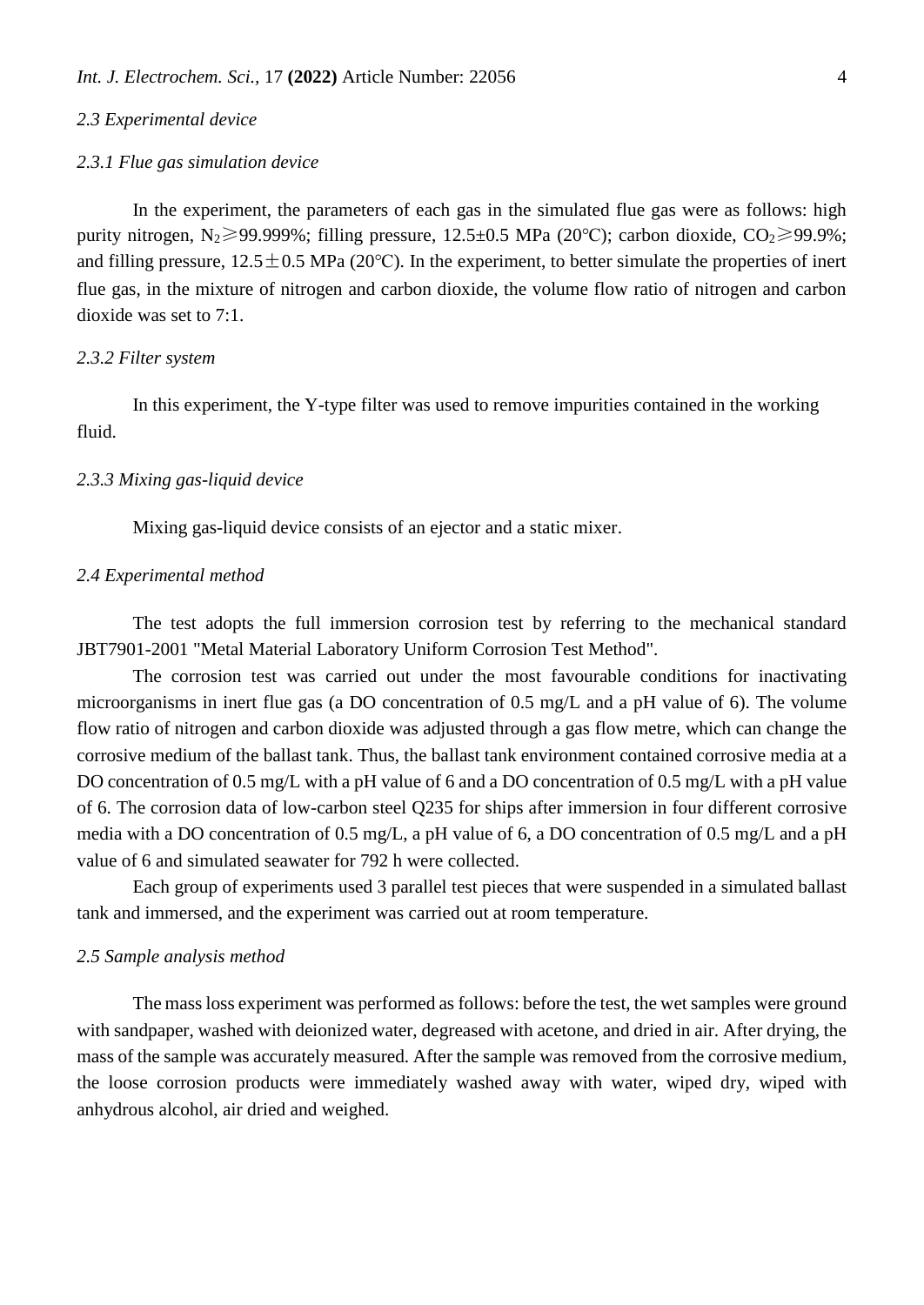The morphological observation method was performed as follows: the macro-topography was imaged with a digital camera, and the micro-topography was observed with a scanning electron microscope.

The electrochemical test was performed as follows: the electrochemical test used a conventional three-electrode system for the tests, including the open circuit potential test and polarization curve test. The sample corroded by different corrosive media was the working electrode, the auxiliary electrode was the electrode-high-purity platinum sheet, and the reference electrode was the saturated calomel electrode (SCE).

#### **3. RESULTS AND DISCUSSION**

#### *3.1 Corrosion factor*

After the inert flue gas treatment, the changes in corrosion factors in different corrosive media were obtained and are shown in Table 3.

From the test results in Table 3, it can be seen that the temperature, salinity, and conductivity of the seawater did not change significantly after the inert flue gas treatment, and the changed factors were only the treatment factors. According to the literature[24-25], the environmental factors that affect the corrosion of metals in seawater are mainly the salt content, conductivity, dissolved substances, pH value, temperature, flow rate and waves, and organisms in the seawater. During the test, the flow rate and waves were not simulated because the movement of simulating seawater does not add microorganisms. Therefore, it can be inferred that after the inert flue gas treatment, in different corrosive media, the corrosion of ballast tank materials is only related to the treatment factor, that is, the corrosion change of the ballast tank material in the corrosive medium with a DO concentration of 0.5 mg/L after inert flue gas treatment is only related to the change in dissolved oxygen; the corrosion change of the ballast tank material in the corrosive medium with a pH value of 6 after inert flue gas treatment is only related to the pH value; and the corrosion change of the ballast tank material in the corrosive medium with a DO concentration of 0.5 mg/L and a pH value of 6 after inert flue gas treatment is only related to the change in the DO concentration and the pH value.

| Corrosion factor                     | Simulated<br>seawater | DO concentration= $0.5$<br>mg/L | $pH=6$                    | DO concentration=0.5 mg/L $\&$<br>$pH=6$ |
|--------------------------------------|-----------------------|---------------------------------|---------------------------|------------------------------------------|
|                                      | Test group            | Treatment group                 | <b>Treatment</b><br>group | Treatment group                          |
| Temperature/ $\rm ^{o}C$             | $18.1 - 23.2$         | $19.5 - 23.7$                   | $19.8 - 24.2$             | $18.5 - 24.5$                            |
| Salinity/PSU                         | $31.2 \times 37.6$    | $31.4 - 38.3$                   | $31.3 - 37.9$             | $31.5 - 38.1$                            |
| pH                                   | 8.13                  | 8.12                            | 6.04                      | 6.02                                     |
| Conductivity<br>/ms·cm <sup>-1</sup> | 44.12                 | 44.19                           | 44.21                     | 44.23                                    |
| DO<br>concentration/mg· $L^{-1}$     | 7.25                  | 0.5                             | 7.19                      | 0.52                                     |

**Table 3.** Changes in some corrosion factors in seawater after the inert flue gas treatment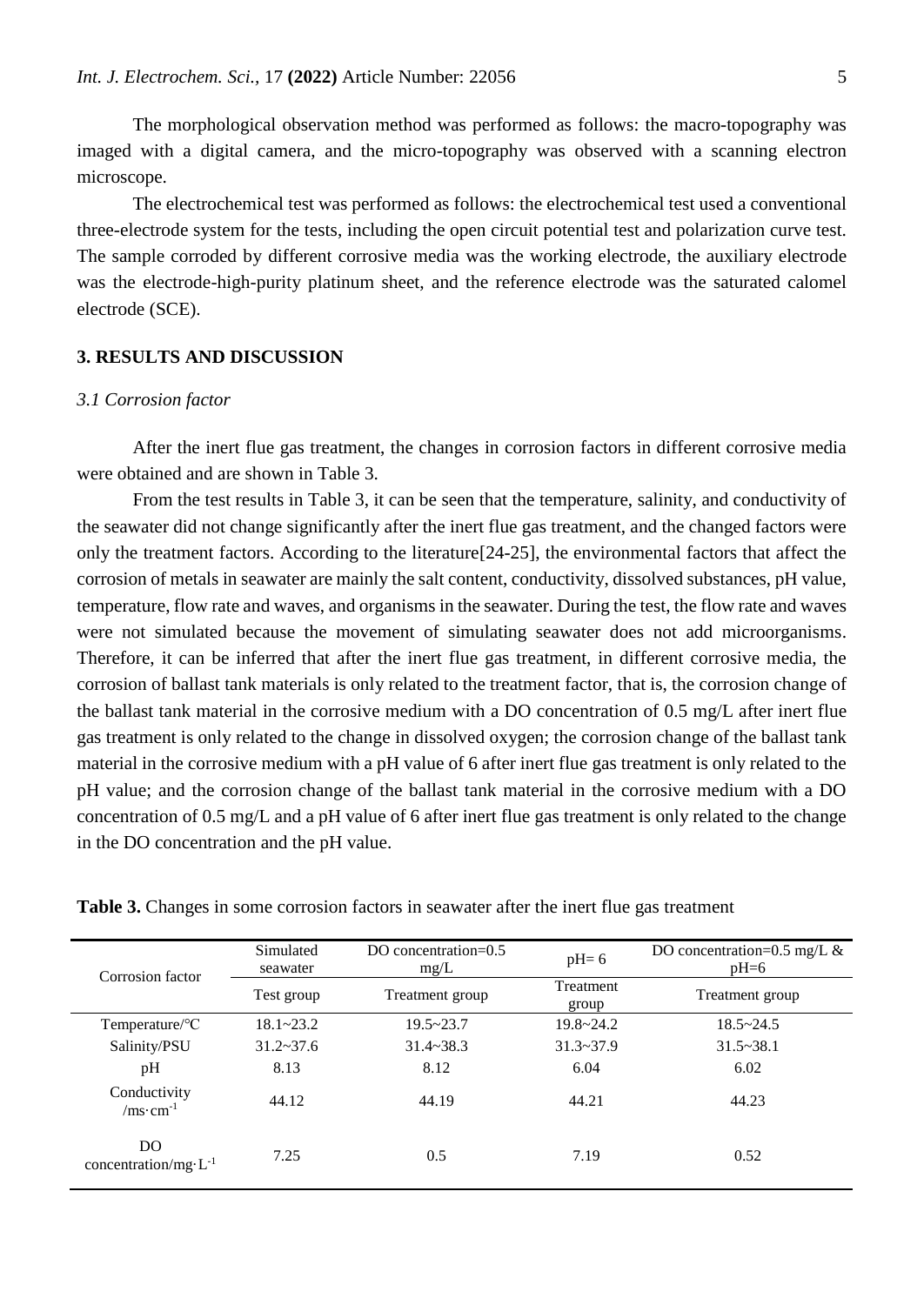#### *3.2 Mass loss experiment*

The results of the corrosion mass loss test with different corrosive media are shown in Table 4. Among them, *v1, v2, and v<sup>3</sup>* are the corrosion rates of three parallel specimens in each group of tests, and  $v_a$  is the average corrosion rate of the specimens. It can be seen that in the corrosive medium with a DO concentration of 0.5 mg/L, the average corrosion rate of the sample is the lowest; in a corrosive medium and in a corrosive medium with a pH value of 6, the average corrosion rate of the sample is the highest. Compared with the samples in simulated seawater, the average corrosion rate of the sample is reduced by 69.02% in the corrosive medium with a DO concentration of 0.5 mg/L and pH of 6.

| Corrosive medium                         | $\langle$ mm/a)<br>VU | $\langle$ mm/a)<br>V2/ | (mm/a)<br>$V_3/$ | (mm/a)<br>$V_{\alpha}$ |
|------------------------------------------|-----------------------|------------------------|------------------|------------------------|
| Simulated seawater                       | 0.121                 | 0.075                  | 0.142            | 0.113                  |
| $pH=6$                                   | 0.018                 | 0.014                  | 0.015            | 0.016                  |
| DO concentration= $0.5 \text{ mg/L}$     | 0.259                 | 0.115                  | 0.113            | 0.163                  |
| DO concentration=0.5 mg/L $\&$<br>$pH=6$ | 0.036                 | 0.034                  | 0.035            | 0.035                  |

**Table 4.** Results for the corrosion mass loss of samples in different corrosive media

Based on the above analysis, the corrosion of metals in seawater is mainly controlled by oxygen depolarization. If the oxygen in the seawater is completely removed, the metal will not corrode[26-27]. Therefore, the average corrosion rate of the sample in the corrosive medium with a DO concentration of 0.5 mg/L is the lowest among the rates. The pH value of seawater also affects corrosion, and it mainly affects the deposition of calcium scale on the surface of metal, which has a relatively high resistance and hinders the diffusion of oxygen to the cathode surface, thereby inhibiting metal corrosion. Furthermore, the decrease in pH value will increase the H+ concentration, which will accelerate hydrogen depolarization corrosion, so the average corrosion rate of the sample is the highest in a corrosive medium with a pH value of 6. In the corrosive medium with a DO concentration of 0.5 mg/L and a pH value of 6, the decrease in pH value affects the deposition of calcium scale on the surface of the metal and accelerates corrosion by hydrogen depolarization. In addition, seawater deoxygenation greatly reduces corrosion by oxygen depolarization, so the overall average corrosion rate is reduced compared with the average corrosion rate of the sample in the simulated seawater.

## *3.3 Morphology observation method*

#### *3.3.1 Macro morphology*

The macro-morphology of the sample after corrosion in different corrosive media was imaged by a digital camera and is shown in Figure 2.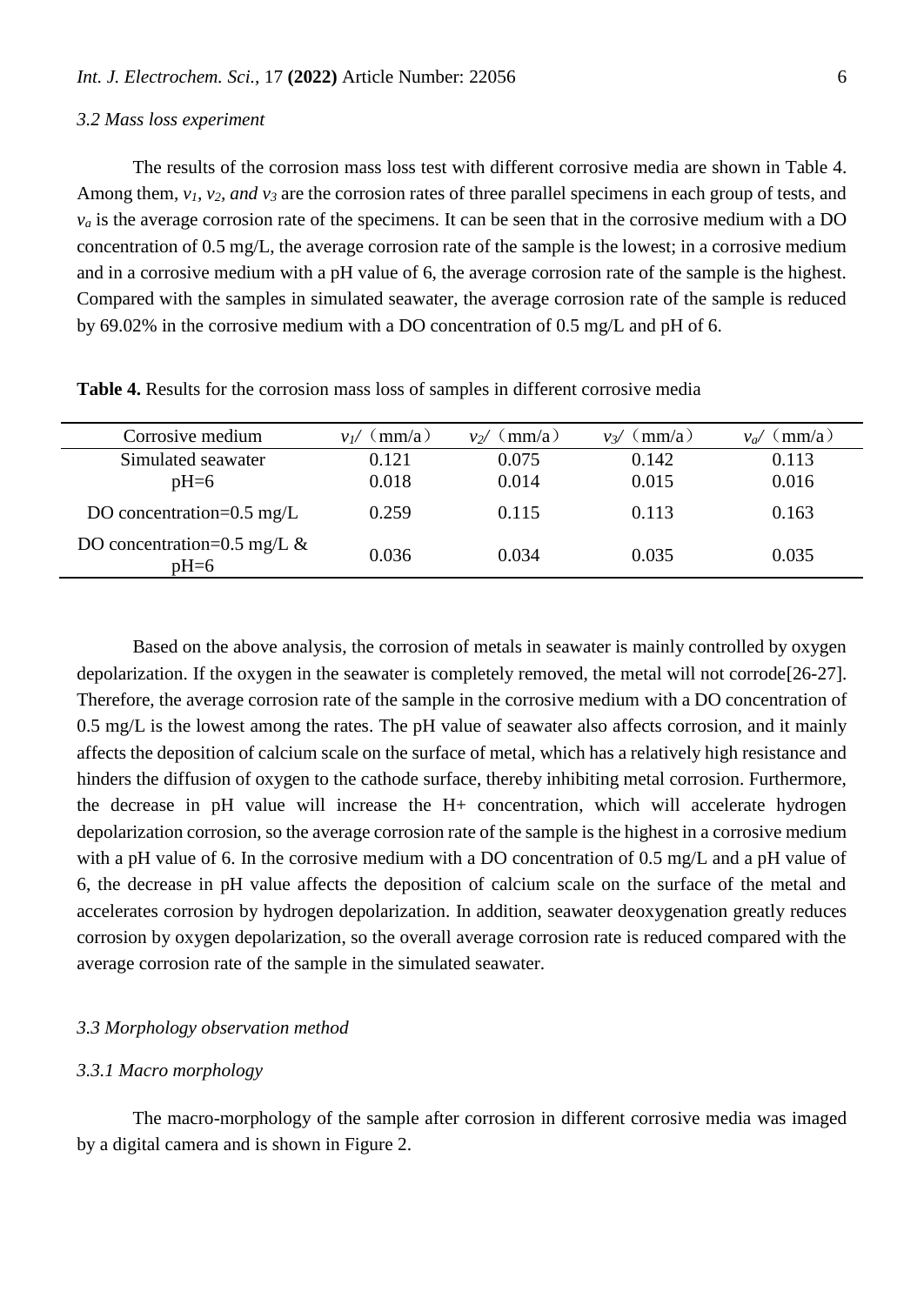Figure 2 shows that in the corrosive medium with a DO concentration of 0.5 mg/L, the surface of the sample is covered with a slightly lighter yellowish brown colour. According to the literature[28], the sample was in the initial stage of corrosion, mainly because the decrease in the DO concentration can greatly reduce metal corrosion. In contrast, obvious yellowish-brown spots appeared on the surface of the sample in a corrosive medium with a DO concentration of 0.5 mg/L and a pH value of 6, and the number of covered yellowish-brown corrosion products increased. This phenomenon is caused by the increase in acidity of the corrosive medium, which increases corrosion by hydrogen depolarization.



**Figure 2.** Macroscopic morphology of the sample after corrosion in different corrosive media (a. noncorroded sample, b. DO concentration=0.5 mg/L; c. DO concentration=0.5 mg/L & pH=6 d. simulated seawater, e. pH=6)

In the simulated seawater, the corrosion products on the surface of the sample contain a multilayer structure. The overall red, brown, and black colours of the corrosion products are mixed with each other. The structure is loose and easily falls off. In contrast, the thickness of the corrosion product from the sample in the corrosive medium with a pH value of 6 increases, and the corrosion is more severe. This may be because the pH value of the corrosive medium is reduced, which intensifies the cathodic corrosion by hydrogen depolarization. It can be seen from the sample macro-morphology results that the corrosion results are consistent with the results calculated by the mass loss experiment.

#### *3.3.2 Microscopic morphology*

After removing the corrosion products from the sample, a scanning electron microscope (SEM) was used to observe the microscopic morphologies of the sample after corrosion in different corrosive media. The results are shown in Figure 3.

Figure 3 (b) shows that in the corrosive medium with a DO concentration of 0.5 mg/L, black pitting appears on the surface of the sample. According to research results in the literature[29-30], the corrosion of the specimen is in its infancy. Figure 3 (c) shows that in the corrosive medium with a DO concentration of 0.5 mg/L and a pH value of 6, the black pitting corrosion on the sample surface increases compared to that of the sample in the corrosive medium with a DO concentration of 0.5 mg/L. The pitting corrosion pits are gradually connected. The reason for this phenomenon may be that the increase in H+ aggravates the cathodic corrosion of steel by hydrogen depolarization, resulting in more pitting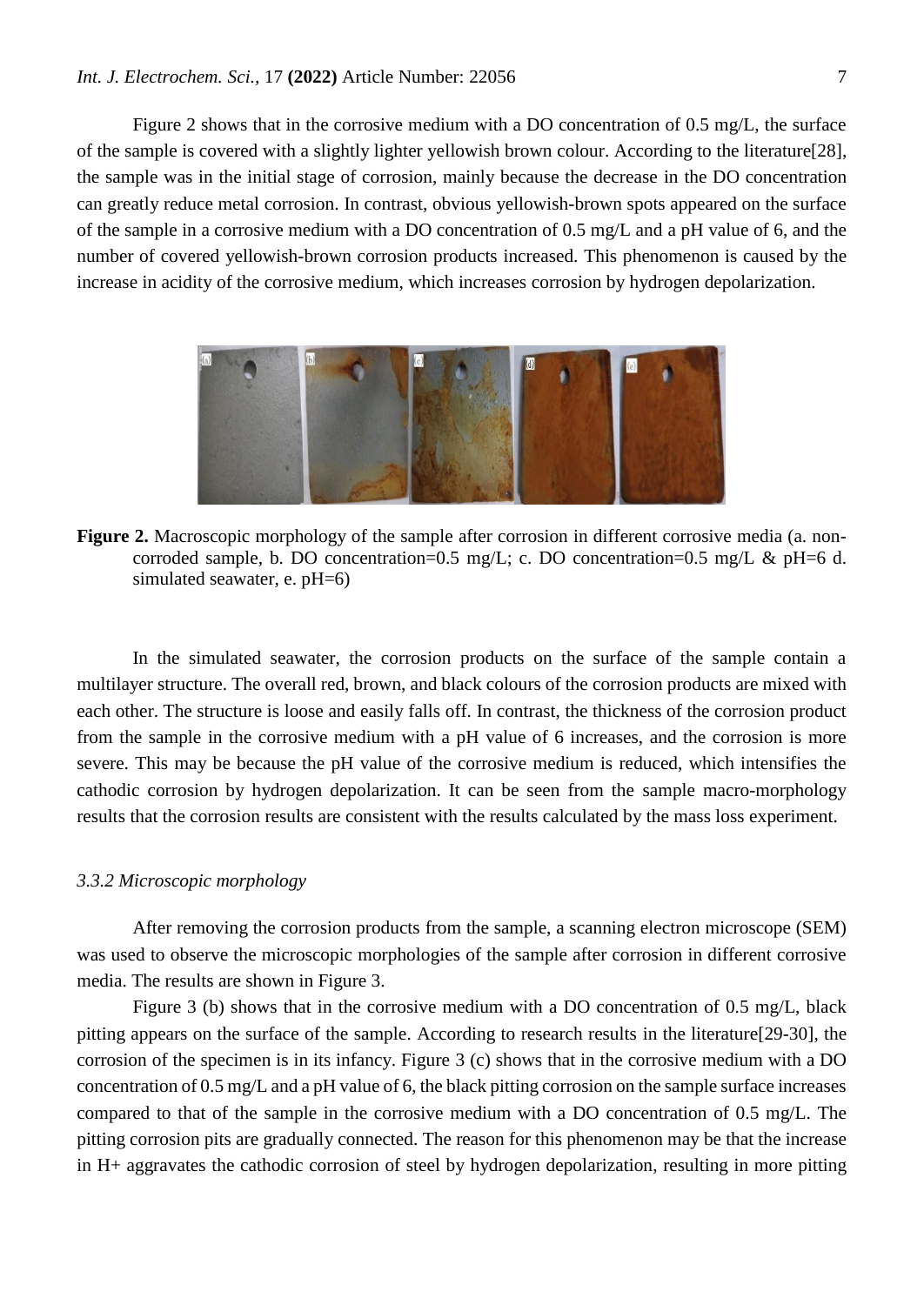corrosion, and the corrosion range is enlarged. As seen in the simulated seawater in Figure 3 (d), there are fewer pitting corrosion pits, and irregular grooves appear on the surface of the sample. In Figure 3 (e), it can be seen that in the corrosive medium with a pH value of 6, more and more irregularities appear on the surface of the sample. Compared with the sample in the simulated seawater, the groove is deeper; this is mainly because in the corrosive medium with a pH value of 6, the sample undergoes not only oxygen absorption corrosion but also hydrogen evolution corrosion, which intensifies the corrosion of the metal. Based on the corrosion micromorphology, it can be seen that the results are consistent with the results calculated by the mass loss experiment and macro-morphology.



- **Figure 3.** Macroscopic morphology of the sample after corrosion in different corrosive media (a. noncorroded sample; b. DO concentration=0.5 mg/L; c. DO concentration=0.5 mg/L & pH=6 d. simulated seawater; e. pH=6)
- *3.4 Electrochemical test*

## *3.4.1 Open circuit potential*

In different corrosive media, the curve of the corrosion potential of carbon steel with time was determined and is shown in Figure 4.



**Figure 4.** Open circuit potential-time curve of samples in different corrosive media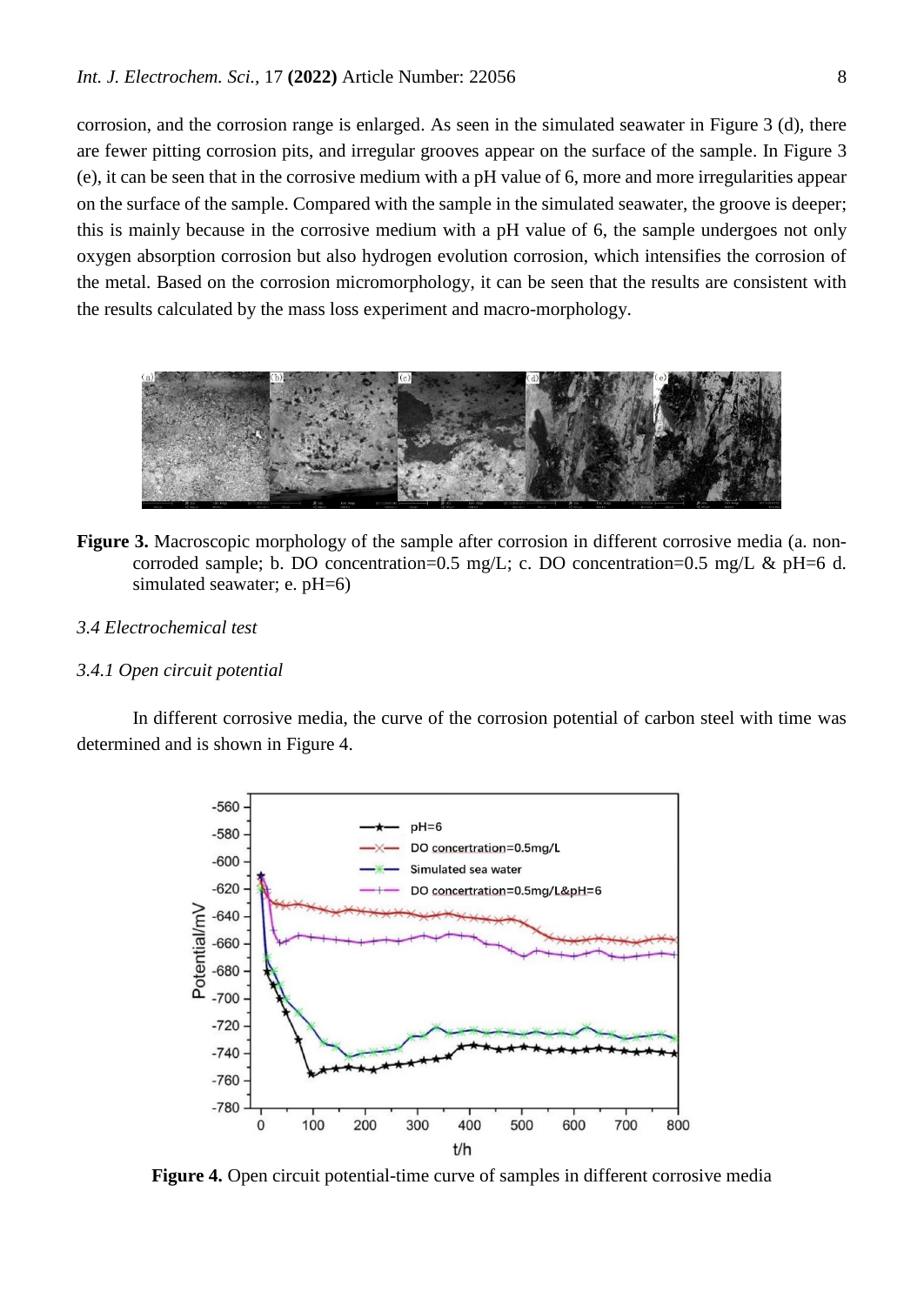The experimental results show that the potential of the samples in different corrosive media has an initial negative shift; with increasing test time, the potential has a positive shift and finally reaches a stable potential. Compared with the potential in other corrosive media, the sample has the most negative potential in the corrosive medium with a pH value of 6, which is -755 mV. In a corrosive medium with a DO concentration of 0.5 mg/L, the potential is more positive than the most negative potential in the other corrosive medium, which is -651 mV.

In summary, due to the corrosiveness of the corrosive medium, the oxide film on the surface of the carbon steel is destroyed, and the effective corrosion area increases, so the anodic reaction transitions from weak to strong, and the potential incurs a negative shift. In the corrosive medium at a pH value of 6, the potential reaches the highest negative value, and the potential is positive in the corrosive medium with a DO concentration of 0.5 mg/L, a DO concentration of 0.5 mg/L and a pH value of 6. As the immersion time continues, the rust layer formed by the oxidation of the metal material adheres to the surface of the material so that the anode reaction is blocked, and the potential incurs a positive shift. Then, when a stable rust layer and electric double layer has formed on the metal surface, the potential begins to stabilize.

According to the research results of the literature[31-33], for steel materials, the more positive the corrosion potential in seawater corrosive media is, the better the corrosion resistance may be. Compared with the test results in this paper, the sample in the corrosive medium with a DO concentration of 0.5 mg/L has the best resistance to corrosion. Therefore, when protecting metal materials in ballast water, removing dissolved oxygen in seawater can be considered.

#### *3.4.2 Polarization curve*





**Figure 5.** Polarization curve of the sample in different corrosive media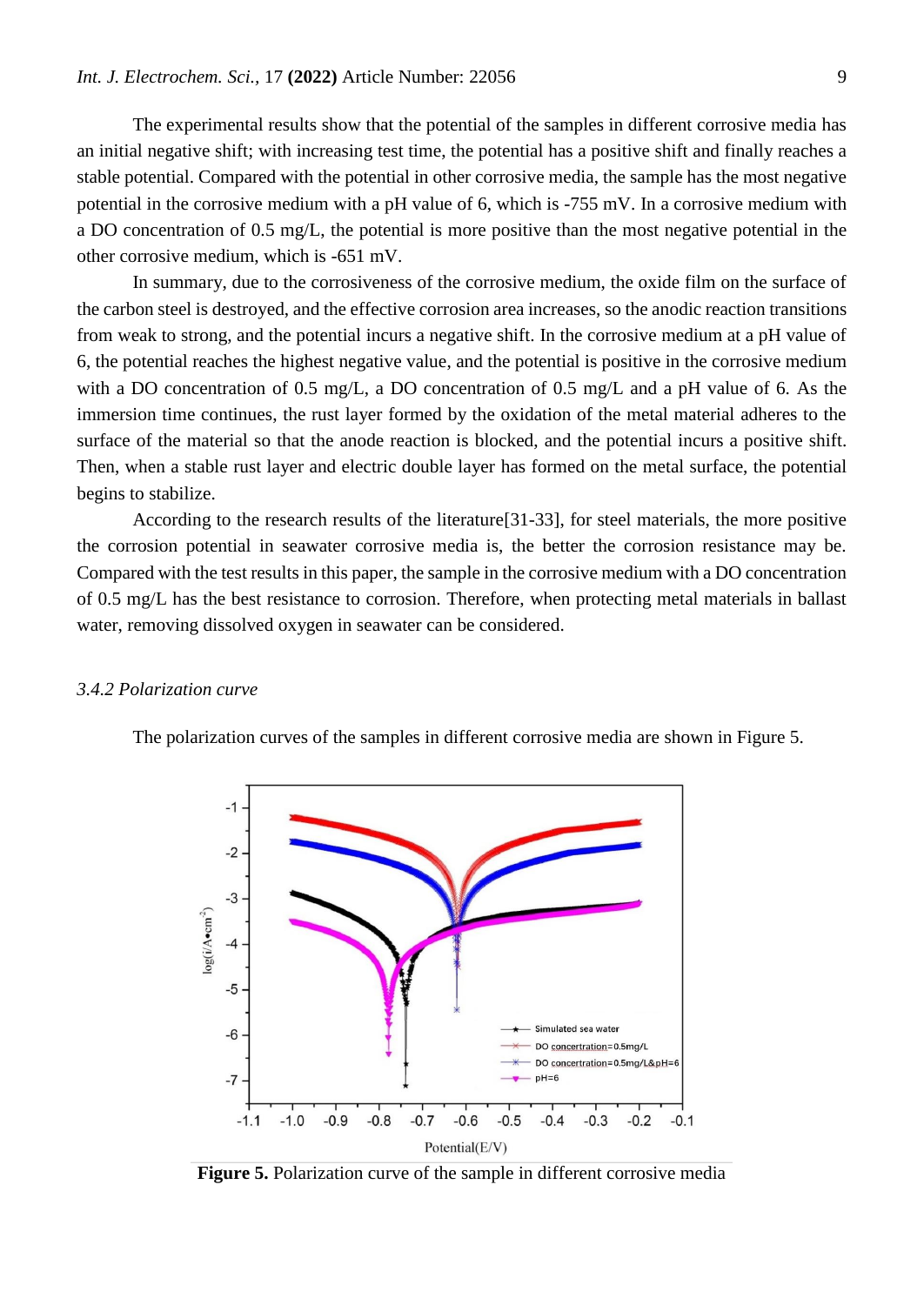Compared with the sample in simulated seawater, the polarization curve of the sample in the corrosion medium with a DO concentration of 0.5 mg/L obviously shifts to the upper right, and the selfcorrosion potential has a positive shift. In addition, the anodic polarization curve shifts significantly downwards and its slope decreases, indicating that the anode has an obvious polarization phenomenon; the metal dissolution reaction is hindered, the corrosion reaction rate drops rapidly, which is consistent with the results of the open circuit potential test, and the tendency for corrosion is reduced[34].

Compared with the polarization curve for the sample in the simulated seawater, the polarization curve of the sample in the corrosive medium with a pH value of 6 is slightly shifted to the left, the sample tends to be more severely corroded, and the corrosion rate rises slightly. Compared to the sample in the simulated seawater, the polarization curve of the sample in a corrosive medium with a DO concentration of 0.5 mg/L and a pH value of 6 obviously shifts to the upper right, and the self-corrosion potential has a positive shift.

Parameters including the corrosion potential Ecor and corrosion current Icorr after polarization curve fitting are shown in Table 5. From Table 5, it can be concluded that the cathode Tafel slope (Bc) and anode Tafel slope (Ba) of the sample electrode in a corrosion medium with a DO concentration of 0.5 mg/L are higher than the cathode Tafel slope (Bc) and anode Tafel slope (Ba) of the sample electrode in simulated seawater, indicating that both the cathodic reduction reaction and the anode dissolution reaction on the surface of the sample electrode in a corrosive medium with a DO concentration of 0.5 mg/L have an inhibitory effect.

| Corrosive media                        | $E_{corr}/V$ | $I_{corr}/\mu A$ | Ba/mV | Bc/mV |
|----------------------------------------|--------------|------------------|-------|-------|
| Simulated seawater                     | $-0.745$     | 10.654           | 87    | 148   |
| $pH=6$                                 | $-0.792$     | 11.572           | 84    | 124   |
| DO concentration=0.5<br>mg/L           | $-0.541$     | 5.467            | 95    | 151   |
| DO concentration=0.5<br>mg/L $\&$ pH=6 | $-0.546$     | 6.234            | 93    | 145   |

**Table 5.** Electrochemical parameters of the corrosion of samples in different corrosive media

According to the above analysis, in ballast water with a DO concentration of 0.5 mg/L that was treated with inert flue gas  $N_2$  and ballast water with a DO concentration of 0.5 mg/L and a pH value of 6 after that was treated with inert flue gas  $N_2$  and  $CO_2$ , the corrosion tendency of the carrier water was reduced compared with that of the simulated seawater samples. Therefore, under the optimal conditions for the inert flue gas treatment of microbes in ballast water, the treatment reduced the corrosion in the ballast tank.

## **4. CONCLUSION**

1) The inert flue gas deoxygenation method was used to treat ship ballast water, and the temperature, salinity, and conductivity of the seawater medium before and after treatment were not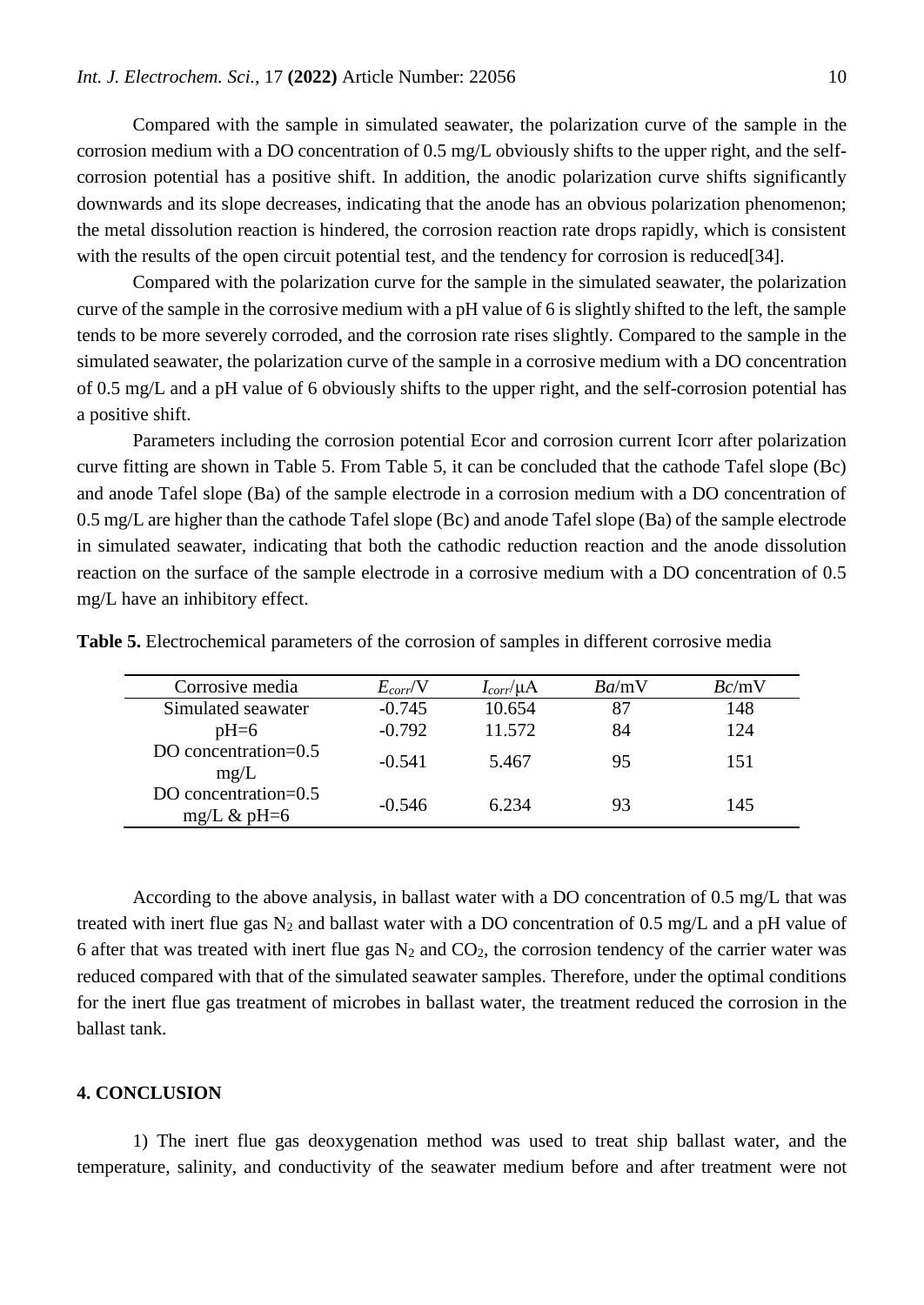changed significantly, and the change factor was the only treatment factor. It is inferred that the change in corrosion of the metal materials in the ballast tank is related to the decrease in DO concentration and the increase in pH value in the treated seawater.

2) In ballast water with a DO concentration of 0.5 mg/L that was treated with inert flue gas  $N_2$ , the corrosion rate of the sample was the lowest, the sample surface had fewer corrosion products, and a small amount of black pitting appeared. In addition, the open circuit potential was the most positive, and the corrosion resistance was the best. The polarization curve shifted to the right, and the tendency of corrosion was significantly reduced because the deoxygenation of seawater greatly reduces corrosion via oxygen depolarization. Therefore, when protecting metal materials against corrosion in seawater, the removal of dissolved oxygen in seawater can be considered.

3) In the ballast water with a pH value of 6 that was treated with inert flue gas  $CO<sub>2</sub>$ , the corrosion rate of the sample was the highest, the corrosion products on the surface of the sample increased, the corrosion was severe, the open circuit potential was the most negative, the polarization curve shifted to the left, and the corrosion tendency significantly increased. This may be because the pH value of the corrosive medium was reduced, which intensifies the corrosion via cathodic hydrogen depolarization.

4) In the ballast water treated with inert flue gas  $N_2$  and  $CO_2$  with a DO concentration of 0.5 mg/L and a pH value of 6, the corrosion rate of the sample was reduced by 69.02% compared to that of the sample in the simulated seawater. There were fewer corrosion products and little black pitting, the open circuit potential was relatively positive, the corrosion resistance was better; the polarization curve shifted to the right, and the corrosion tendency was significantly reduced. Therefore, under the optimal process conditions for the inert flue gas treatment of ballast water with microorganisms, that is, a DO concentration of 0.5 mg/L and a pH value of 6, the ballast water after the inert flue gas treatment reduced corrosion in the ballast tank.

#### ACKNOWLEDGMENTS

The work was funded by Jiangsu Science and Technology Forwards-looking Joint Research Project.

## **References**

- 1. O. K. H. Erga, J. M. Andrés, Ø. Enger, O. Vadstein, *Sci. Total Environ.,* 657 (2019) 704-716.
- 2. Altug, G., Guruna, S., Cardakb, M., Ciftcia, P. S., Kalkana, S., *Mar. Environ. Res.,*81(2012)35–42.
- 3. Drake, L. A., Doblin, M. A., Dobbs, F. C., *Mar. Pollut. Bull.,* 55(2007)333–341.
- 4. Drake, L. A., Ruiz, G. M., Galil, B. S., Mullady, T. L., Friedmann, D. O., Dobbs, F. C., *Mar. Ecol. Prog. Ser.,* 233(2002)13–20.
- 5. [Dobbs, F.](https://xueshu.baidu.com/s?wd=author%3A%28Dobbs%2C%20Fred%20C.%29%20&tn=SE_baiduxueshu_c1gjeupa&ie=utf-8&sc_f_para=sc_hilight%3Dperson) C., [Rogerson, Andrew,](https://xueshu.baidu.com/s?wd=author%3A%28Rogerson%2C%20Andrew%29%20&tn=SE_baiduxueshu_c1gjeupa&ie=utf-8&sc_f_para=sc_hilight%3Dperson) *Environ. Sci. Technol.,* 78(2005) 259–264.
- 6. McCarthy, S. A., Khambaty, F. M., *Appl. Environ. Microbiol.,* 60( 1994)2597–2601.
- 7. Drake L. A., Ruiz G. M., Galil B. S., Mullady T. L., Friedmann D. O., Dobbs F. C., *Mar. Ecol. Prog. Ser.,* 233(2002)13–20.
- 8. J. Guilbaud, A. Massé, F. C. Wolff, P. Jaouen, *Mar. Pollut. Bull.,* 101 (2015) 612–617.
- 9. N. N. Ghods, M. Ghadiri, W. G. Früh, *Mar. Pollut. Bull.,* 114 (2017) 428-438.
- 10. J. Bradie, C. Gianoli, J. J. He, A. L. Curto, P. Stehouwer, M. Veldhuis, N. Welschmeyer, L. Younan, A. Zaake, S. Bailey, *Neth. J. Sea Res.,* 133 (2018) 177-184.